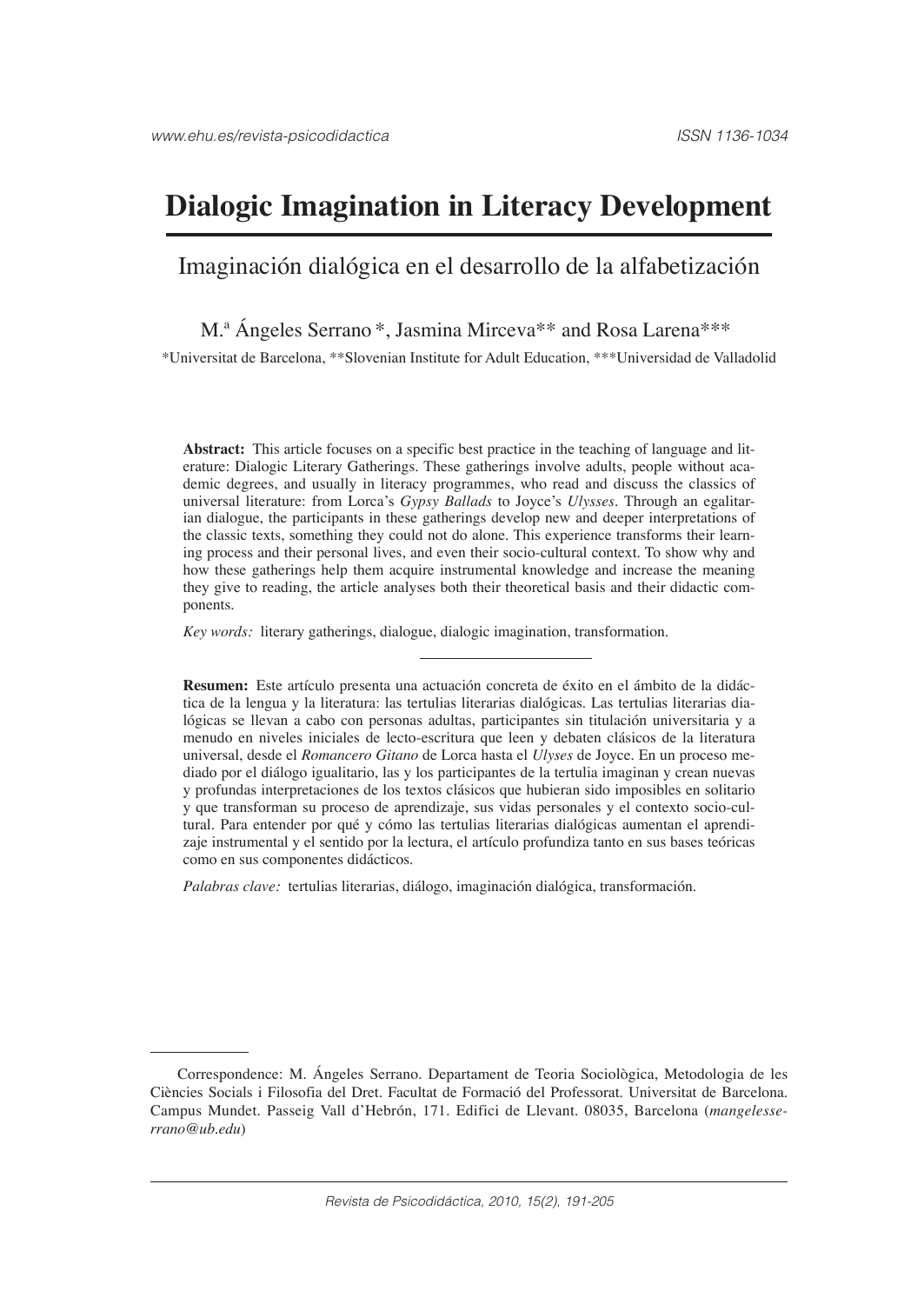## **DIALOGIC IMAGINATION IN LITERACY DEVELOPMENT**

My name is  $Saida<sup>1</sup>$  I am learning to read and write at the school for adults and I attend literary gatherings because one can learn a lot of things, amazingly enough... You learn to listen to the people when they talk and, most important, to know what they talk about.

Saida said this during the International Congress of Dialogic Literary and Musical Gatherings, held in the Polígono Sur neighborhood in Seville, Spain in November 2008. This meeting brought together more than 300 people: teachers, faculty members, and also students, their relatives, and people involved in adult education. In the congress all participants could reflect on how dialogic literary gatherings<sup>2</sup> are helping to increase people's instrumental learning and the meaning they give to reading, and also the strong impact that this kind of learning has on their own lives and their families and communities.

Current research on reading emphasizes that to understand how we learn to read and write, that is, how we become literate, we must move beyond the cognitive perspective which was the focus of nearly all psychological studies of reading from the later nineteenth century through the first half of the twentieth (Venezky, 2002). More authors including Paulo Freire (1983, 1993, 1997), Mikhail Bakhtin (1981, 1984) Marta Soler (Searle & Soler, 2004), and Donaldo Macedo (Macedo, Dendrinos, & Gounari, 2003) stress that becoming a literate person is a social process. Reading is not simply the ability to recognize various connected signs, which researchers like James McKeen Cattel (1886) or Edmund Huey (1908) described; instead, it is a process in which readers assign meanings to these signs, generally meanings linked to their experiences of daily life, as Freire showed.

Dialogic reading builds largely on Freire's studies. It combines method and theory, through dialogue with the participants. As Freire (1983, 1993, 1997) wrote, we people are not isolated from the world around us, but are a part of it. Thus, reading the world means developing a critical spirit through a praxis; in the case of dialogic reading it is established through egalitarian dialogue. Dialogic literary gatherings are an example of this, and they are succeeding in many countries, recognized by intellectuals around the world as an approach that can overcome social inequalities. Professors at well-known universities, such as Harvard University, University of Wisconsin- Madison or University of California, see these gatherings as a practical implementation of the most important theories on society and education. As a result, this methodology of discussion and reflection has even been used in courses at Harvard, for graduate students in education and health. In addition, cultural and literary celebrities, including the Nobel prize winner José Saramago, the writer José Luis Sampedro,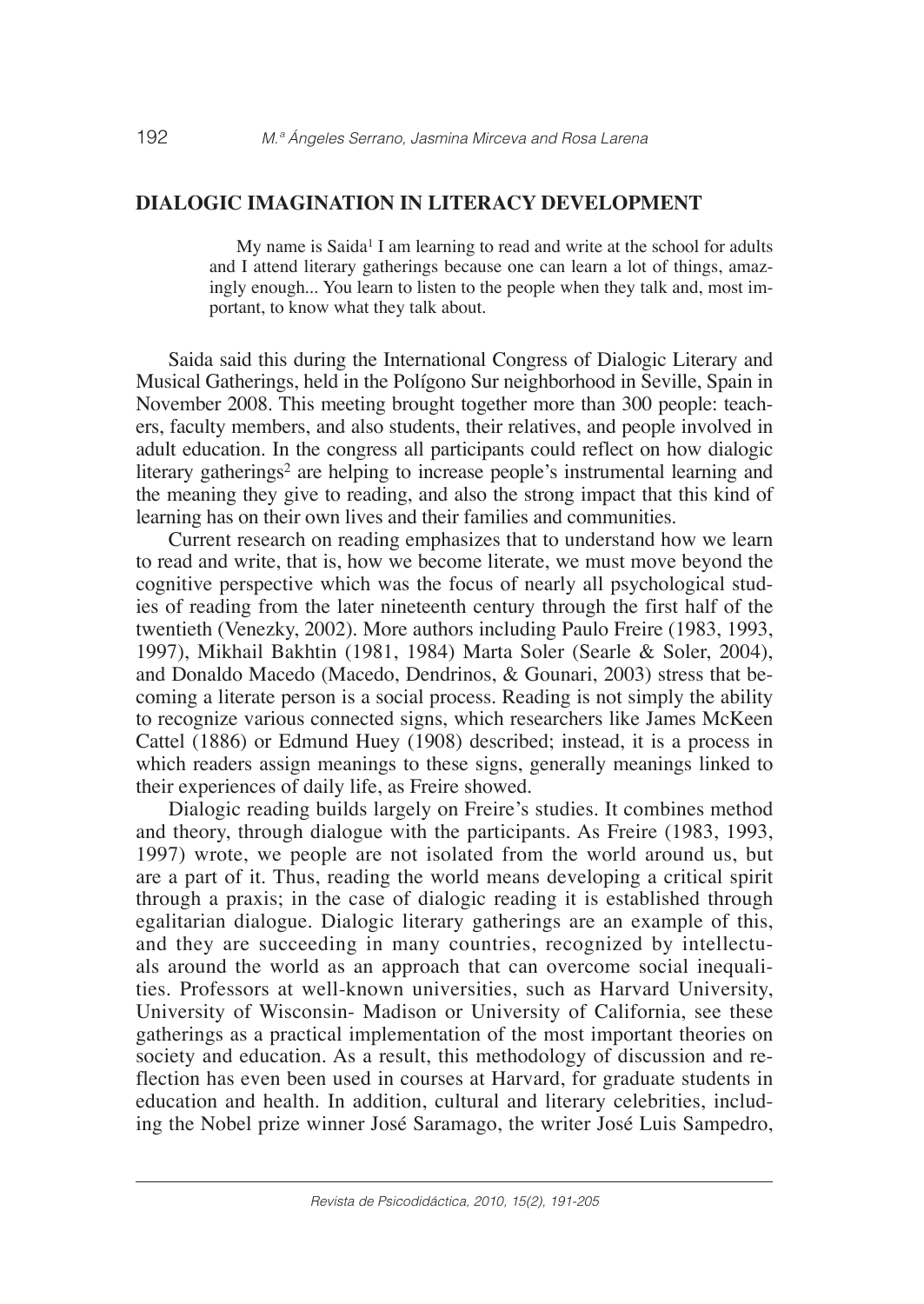and the singer-songwriter José Antonio Labordeta, recognize the value of this approach.

This article focuses on describing how this practice functions in the teaching of language and literature. We first analyze the theoretical changes in reading research since the introduction of the interactionist approach, focusing especially on the concepts of dialogic imagination (Bakhtin, 1981) and Soler's notion of dialogic communicative acts (Searle & Soler, 2004); these two concepts are the theoretical basis of this experience. We then describe the experience of dialogic literary gatherings, emphasizing the didactic components that make this experience a best practice. Drawing on statements by gathering participants, we analyze how these gatherings help people improve their reading and generate higher knowledge; we also stress the personal and social impacts that these gatherings have internationally.

#### **The Dialogic Turn and its Impact on Reading Research**

Most of the current research in reading proceeds in one of two clear and definable thrusts, or directions. The first aims to understand the basic nature of the reading process; the second searches for better methods of teaching, primarily to improve education and reduce illiteracy (Kamil, 2002). Within the first thrust, a socially-grounded approach is transforming traditional thinking about reading and reading comprehension. In this thinking, dialogue is a key element in understanding why and how people learn to read. As a result, theories that try to explain the reading process are moving away from the idea that reading involves only individual cognitive processes, and towards a more interactive conception that also considers the relationships people engage in when they are learning to read.

Historically, reading research has been strongly conditioned by theories and methodologies from cognitive psychology. Theoreticians such as Wilhelm Wundt (1873-4), James McKeen Cattell (1886) or Edmund Huey (1908), among others, saw the reading process as a convenient vehicle for analysing traditional psychological problems such as the duration of mental processes, attention, memory, and the association of ideas. For instance, in his article called «The times it takes to see and name objects» Cattell (1886), published the results of important reading experiments focused on letter and word recognition, the legibility of letters and print types, and their influence on the reader's span of attention. As he conducted these experiments, Cattell was not interested in the reading process itself but in the different effects that these elements had for different readers. Thus, he aimed to deeply understand aspects of the individuals' psychology in the perceptual processes; he did not intend to contribute to wider knowledge about reading (Venezky, 2002).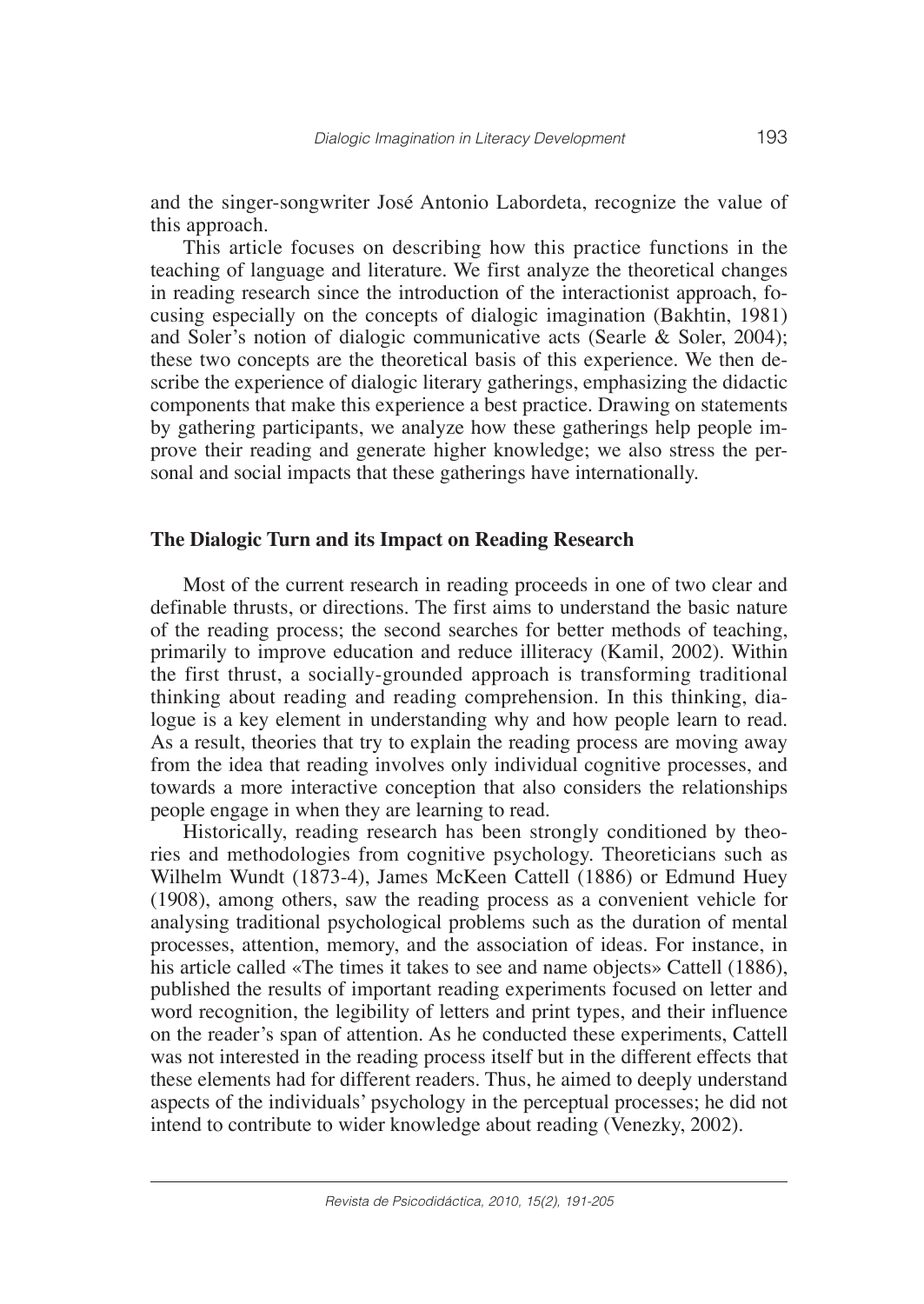This theoretical trend changed with the Russian psychologist Lev Vygotsky. Vygotsky's major contribution is his description of the fundamental role that social interaction plays in the development of cognition. Vygotsky's (1978) thinking is the basis of social development theories; like the Russian philologist Mikhail Bakhtin, he focused on the concept of *dialogicality*, which provides a new dimension for reading research, one more oriented towards seeing learning as a result of the interactions that happen among individuals.

Bakhtin's notion of dialogicality provides an alternative way to conceptualize reading and knowledge building based on the changes produced within both the individual and the social environment (Koschmann, 1999). Dialogicality includes the notion of dialogue (the Greek *dia* for through and *logos* for word), which involves or defines people's attempts to communicate with others. However, this dimension of the concept is not new. What Bakhtin (1981, 1984), contributed to reading research is the element of agency in dialogic learning. According to Bakhtin, our choice of words is conditioned by the audience we are addressing. He states that all speech, even internal speech, has an intended audience: the «other» enters into speech not only as an audience and interlocutor, but is also embedded in every word we use to communicate. Thus, every time we initiate a communication, to talk about something we have seen or heard, we reflect the interactions we have had with other people and therefore demonstrate the meanings we have created as a result of these earlier interactions. Therefore, any interpretation of a text reflects the speaker's previous interactions with many people, including the speaker himself. As a result, through the dialogue we establish and the words we use, we make present the other people with whom we have been in contact. Because of this process, the other people cannot be silenced or excluded.

Bakhtin (1986) states that every process of interaction elicits what he calls a «chain of dialogues». That is, every time we interact with other people through any kind of dialogue, we establish a communication process in which the meanings of each part of the dialogue are anchored in a chain of previous dialogues, and we draw on them to give meaning to the current interaction. Whenever we establish a dialogue, it will bring back our previous dialogues; then, in turn, it will become a part of the dialogues we have in the future. This entire chain of dialogues is a part of what Bakhtin (1986) calls the «dialogic imagination»: through it we understand what is being said to us, because we put it into a chain of events, interactions, and dialogues that is already known and that acts as a referent, something like Schütz's (1974) concept of the «life-world».

The notion of dialogic communicative acts, which Soler (Searle & Soler, 2004; CREA, 2006-2008) has developed, draws deeply on Bakhtin's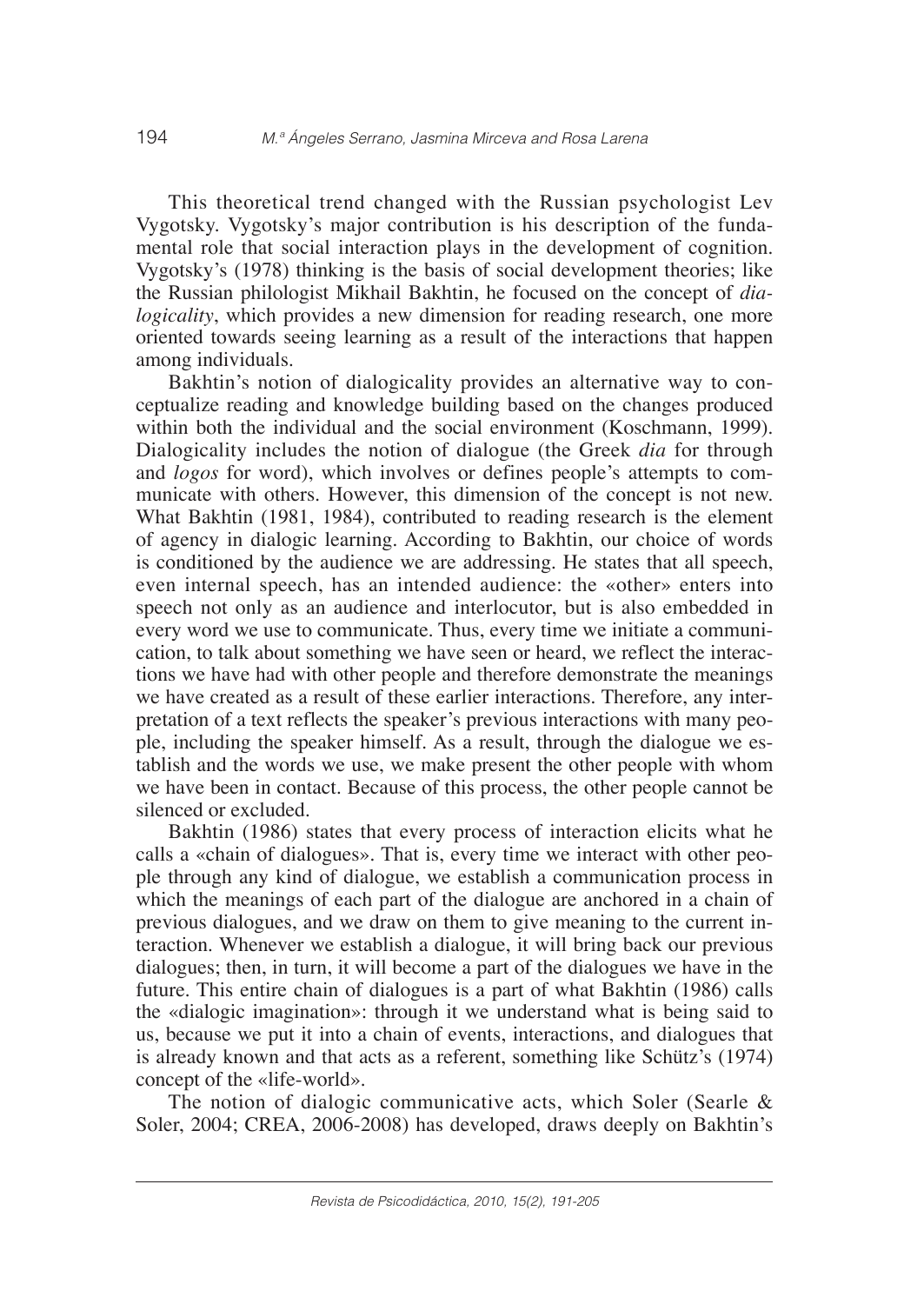ideas of dialogicality and dialogic imagination. Such notion is based on the «speech acts» concept (Austin, 1975; Searle, 1995), which tries to explain how words play a key role not only in communication, but also in our construction of social reality. That is, in looking at each speech act, we must also consider the speaker's social context as a structure that includes the social inequalities typical of our societies. This is because power relations, based on prejudices and discriminatory stereotypes, can be transmitted through an established social structure. These power relations are present in many daily communicative acts; for example, we may become aware of inequalities when we talk about illiterate adults or adults in the process of becoming literate.

In our society, academic knowledge is valued above any other knowledge, although people without academic knowledge also have many strategies for coping with daily life, including mental arithmetic, photographic memory, and understandings of complex mathematical operations. However, their disadvantage with respect to academic knowledge conditions them to accept, first, that they need to go to school, and then, that they can have a positive attitude towards learning once they decide to take the step of starting the literacy process.

According to Soler's notion (Searle & Soler, 2004, p. 14), dialogic communicative acts must be based on validity claims: efforts to reach a consensus based on the reasonable arguments that participants are contributing and not on the position of power from which they make these arguments. Therefore, these acts are attempts to overcome the situations of inequality among people that result from the established social structures. To make this possible, communications must be based on egalitarian dialogue: «a dialogue is egalitarian when it takes different contributions into consideration according to the validity of their reasoning, instead of according to the positions of power held by those who make the contributions» (Flecha, 2000, p. 2). Egalitarian dialogue addresses, and overcomes the potential for inequality amongst the people involved in the communication. What it is important is how the point being made contributes to the dialogue, rather than the origins of the person making the point. No one is underestimated because of her or his social condition. This way, communicative acts foster the creation of more egalitarian social structures, which in turn encourage learning.

The conception of dialogic learning develops the interactionist theories, mentioned above, within the fields of education and pedagogy. To Flecha (2000), it is essential that all members of the community—teachers and students, but also relatives, educators, other adults—participate in order to overcome social inequalities and exclusion.

Dialogic literary gatherings (Flecha, 2000) are a concrete example of the interactive and dialogic interpretation mentioned by Vygotsky (1978),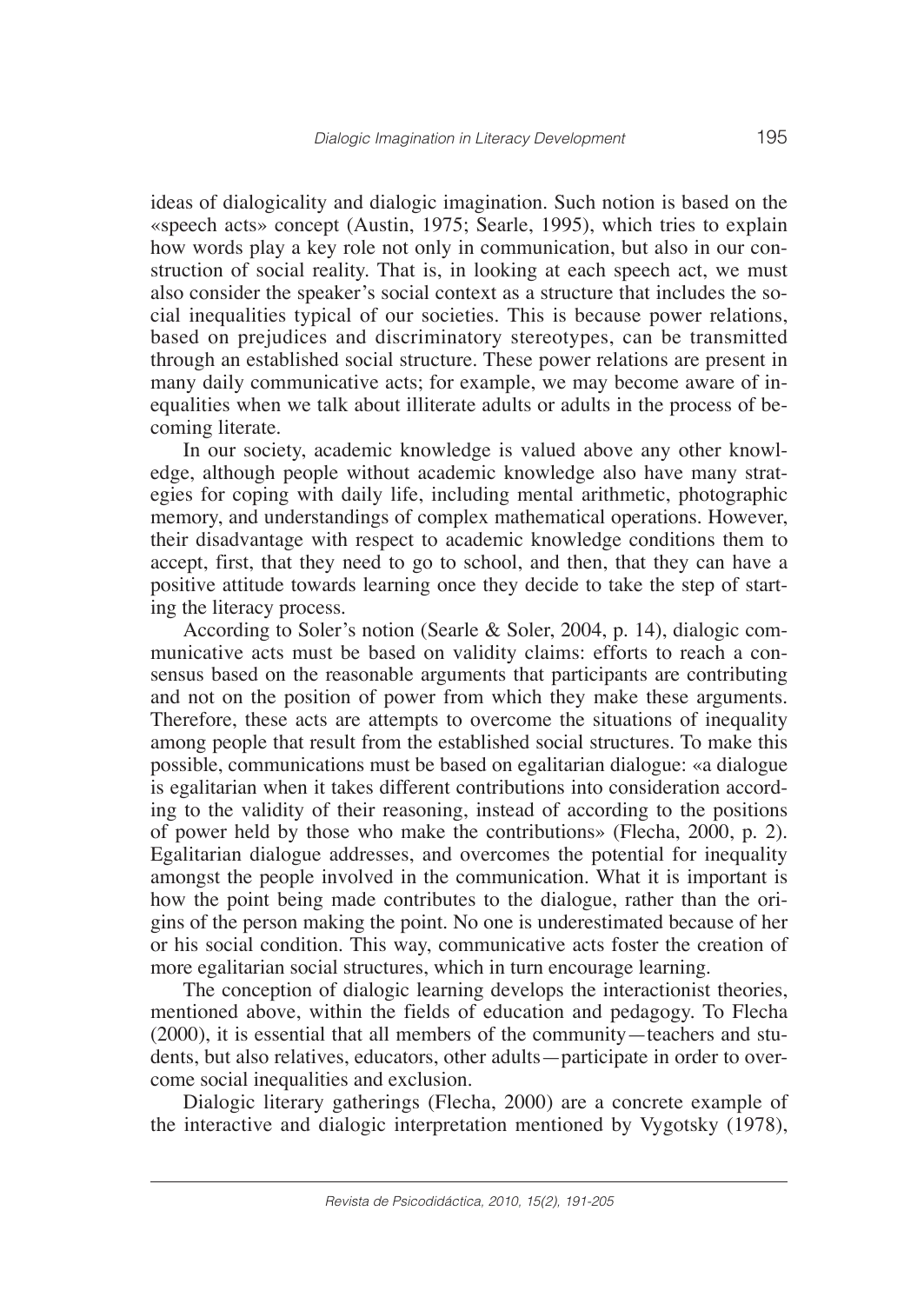Bakhtin (1981), Soler (Searle & Soler, 2004) and Flecha (2000). They are part of the second direction or thrust in reading research, as a successful approach that aims to improve education and reduce illiteracy. These gatherings demonstrate that in order to better interpret the texts we read, we need to interact with other people; in them, people gain more cultural knowledge through their dialogic interactions and use of language. Thus linguistic development and the production of thoughtful and critical speech, result from most of the dialogic communicative acts at these gatherings.

# **HOW THE GATHERINGS CONTRIBUTE TO READING RE-SEARCH**

These gatherings are cultural and educational opportunity to share reading: people without academic degrees, most of them involved in becoming literate, read and discuss classic works of literature. They consolidate their newly-acquired skills in reading and comprehension by discussing such classic books as Lorca's *Gypsy Ballads* and James Joyce's *Ulysses*. What sets these gatherings apart from other literary gatherings is the emphasis on communicative speech acts (Searle & Soler, 2004); that is, all the participants can contribute their interpretations, which are judged by how well they contribute to the discussion. Several phenomena in these gatherings have been analyzed in reading research. For example, interactions among different people enable them to acquire knowledge, egalitarian dialogue works as a mechanism to address the inequalities in the social structure, and the group has high expectations about the potential of every member to make valuable contributions. These are all key factors that explain why people succeed, or fail, in learning to read and in fully understanding the literary works they discuss.

The first step in developing a dialogic literary gathering is to select a classic book that the group will read and discuss for several sessions. Everyone at the gathering participates in selecting the text. Each person can propose a book, explaining to the group what s/he knows about it or why s/he would like to read it, in order to develop some selection criteria. Once the proposals are presented, participants come to agreement about which book to read. One of the most important criteria in these gatherings is that the works to be discussed must be universal literary classics, for two reasons. First, the classics are about timeless topics: love, women's role in society, coexistence among cultures, the impact of war, the consequences of authoritarian regimes, etc. These are but a few of the topics that can be found in Shakespeare, Plato, García Lorca, Kafka, Tolstoy, or Orwell. These universal ideas reflect ongoing social realities that everyone, regardless of their position within the social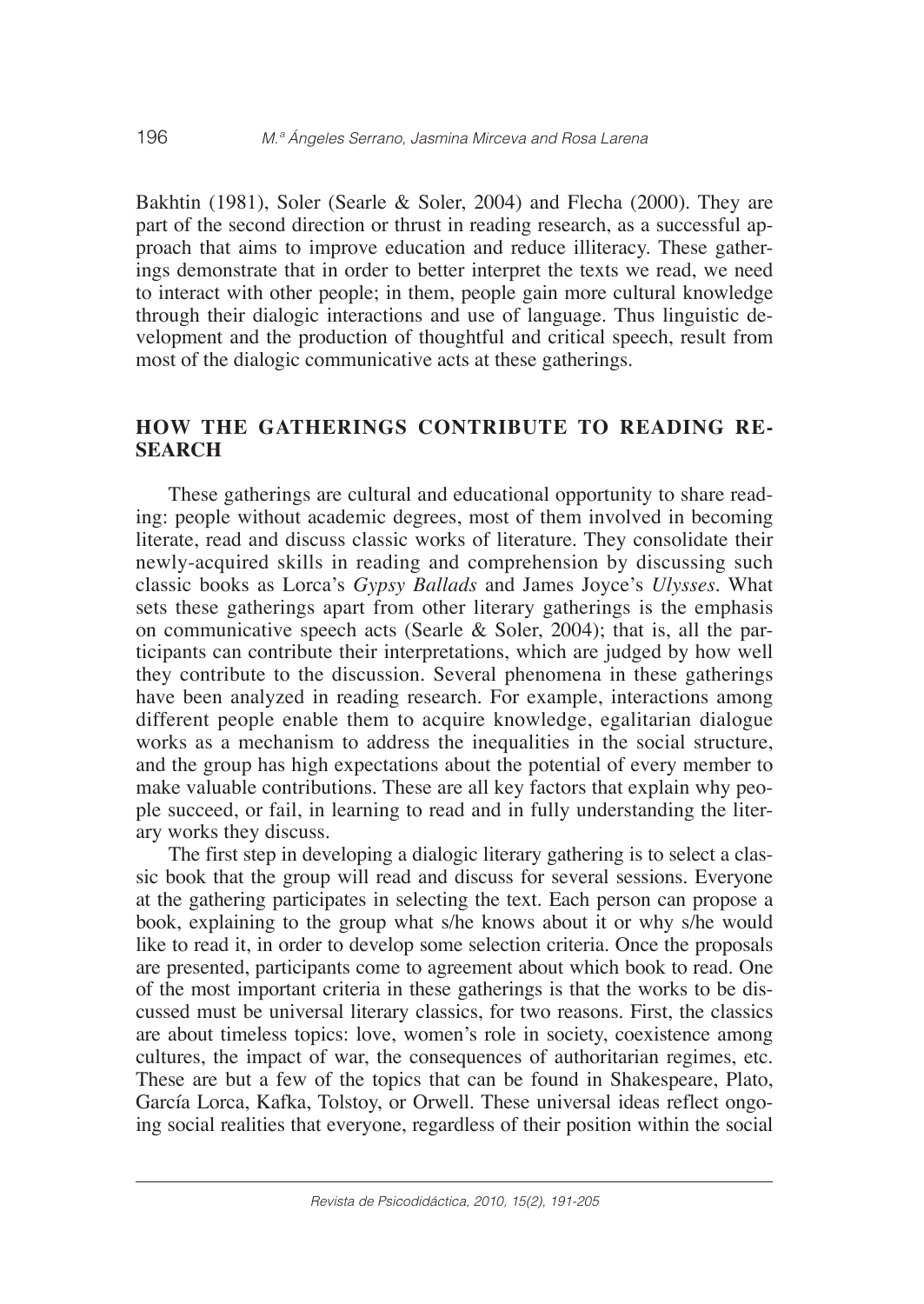structure, can identify with and think about. When they read these classics, people identify with the themes in them and project those themes into their own experience.

But perhaps the second reason is of most interest. Dialogic literary gatherings prove that reading and understanding classic literature is something that everyone can experience, not only those involved in «high culture». As we mentioned earlier in discussing speech acts, society tends to value the knowledge of people with higher education degrees, and of higher social status, above the contributions about the same work provided by people at more basic educational levels. That is, more attention would usually be paid to the opinion of an academic than to a similar opinion of a person without a degree. Habermas (1981) and Flecha (2000) break down with this conception that links ability in language and critical discourse only to certain social groups. Moreover, interactionist theories (Bakhtin, 1981; Searle & Soler, 2004; Vygotsky, 1978) show that people can acquire knowledge, and transform their existing knowledge, through these dialogic interactions and the new ways they use language.

As each participant reads the chosen book, at home, they select paragraphs that interest them. Passages could be interesting for different reasons; for example, they could evoke memories from childhood, raise doubts about the meaning of a word in the context of the text, or facilitate reflection about feminism or the enrichment of cultural exchange. The exercise of selecting the most interesting paragraphs requires that readers engage in several tasks. First, they must summarize the idea they will contribute to the next discussion. Second, they must comprehend the reading. And finally, they must exercise relationship: they must search for, and find, an example in their immediate experience that relates to the topic in the text. In this way each reader establishes a link between the theory (topic) present in the book and the practice (dialogic interpretation based on life experience) of the individual. The combination of theory with practice is also an idea that Freire consistently advocated as a mechanism to develop critical reasoning, especially among those who are most often excluded. To select a paragraph involves a series of actions in which they must apply their learning skills in ways that are much more interesting and motivating than a mere exercise in a calligraphy notebook. At the same time, this practice of reflection forces them to develop their critical ability.

When the participants come to the session, they read and explain their selected paragraphs. When one person has presented his or her paragraph, others who have chosen the same paragraph, or who want to contribute, discuss various ways to interpret this paragraph. As they share their personal readings of the same paragraph, they construct collective knowledge, operating on the principle of egalitarian dialogue. The richness of the gathering lies in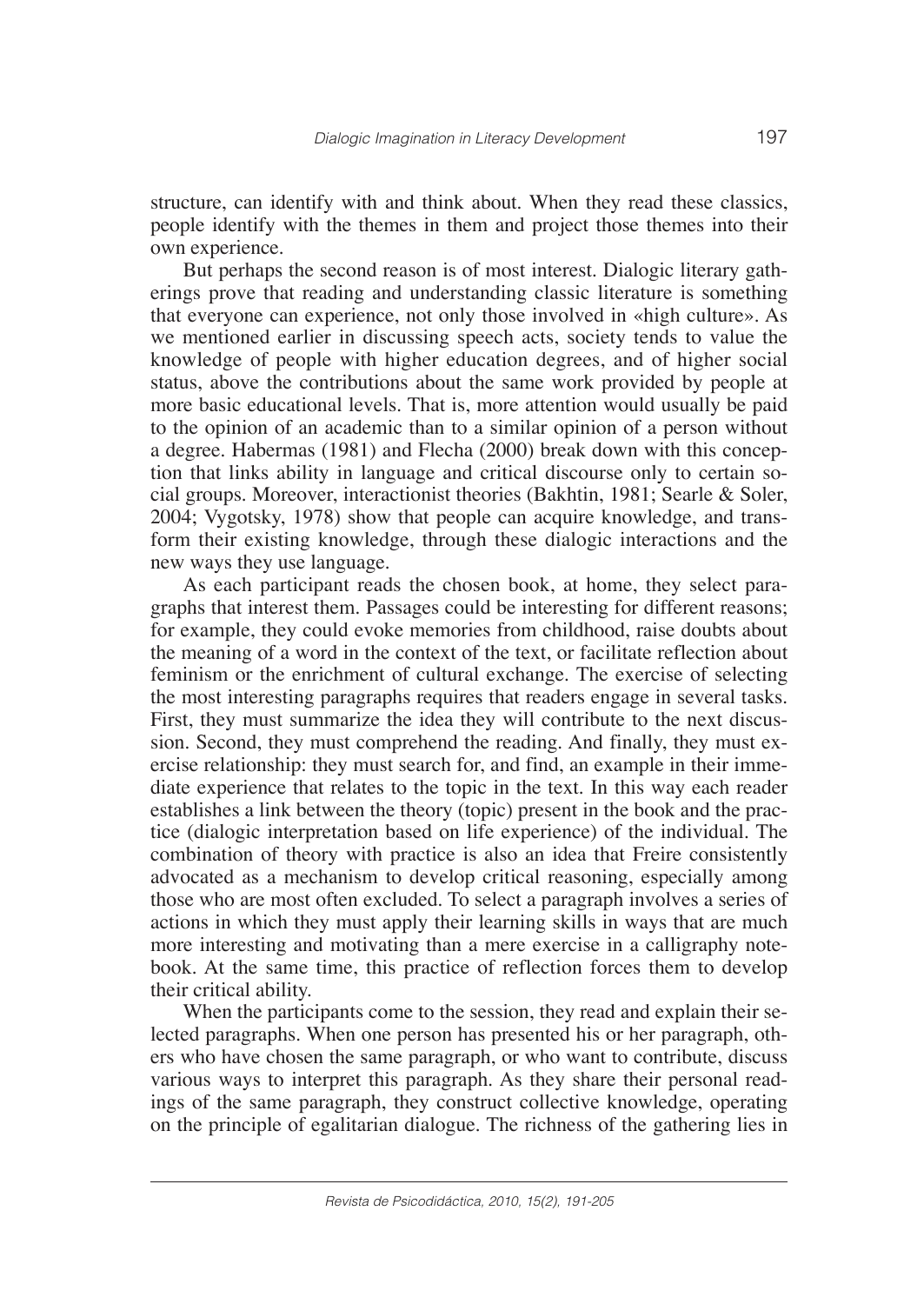this particular way of looking into texts. Through this collective act of reflection and exchange, participants in the gathering create new and deeper interpretations that would not be available to either an isolated reader, or an academic. One participant told us this:

> One of the books I liked the most was *The Plague*, by Albert Camus. It was difficult to understand but listening to one person and another, it became clear to me. Some people said that rats were only rats, and that the «plague» contaminating the city was a disease that they passed on. I and other people thought that it was a sort of allegory, that rats symbolized the ideas of intolerance, racism, and the «plague» was the contamination that these ideas spread among the people in the city.

Working on the principle of egalitarian dialogue based on reasoning, the participants in these gatherings understand the true meaning and use of the words and concepts in the context of the work. For example, in this case, the participants started thinking about the literal meaning of «rats» and «plague»; after they considered the others' reasoned opinions, they eventually discovered the allegorical interpretation that Camus gave to these concepts. If we read literary analyses that explain Camus' work, we find that the interpretation these people achieved coincides with that of people considered to be experts in literary analysis.

As the participants continuously exchange their knowledge, the reading becomes richer, because they generate new interpretations. These interpretations, based on contributions from several people, lead to a discussion after the reading of each paragraph. Without these different contributions and interpretations, they would not be able to understand the text as fully, as it goes beyond what one person individually can read, think and reflect on.

The need for a collective interpretation to enrich literary interpretations is an idea that Bakhtin (1981) included in his concept of *dialogicality*. These gatherings build on that idea: when people speak at one of these gatherings, their contributions include their own earlier dialogues and reflections with themselves and with others about that same topic long before the gathering. Thus their present speech is one more link in the chain of dialogues (Bakhtin, 1986) into which the person is inserted. The dialogic imagination that comes into play when people interact and communicate with other people, whether or not they are present at the gathering, is what makes it possible to generate more knowledge.

In addition, thanks to their presence at the gathering and their engagement in the process of selecting paragraphs, participants acquire more vocabulary and deepen their understanding of words. Reading researchers agree that acquiring vocabulary is a key component of understanding read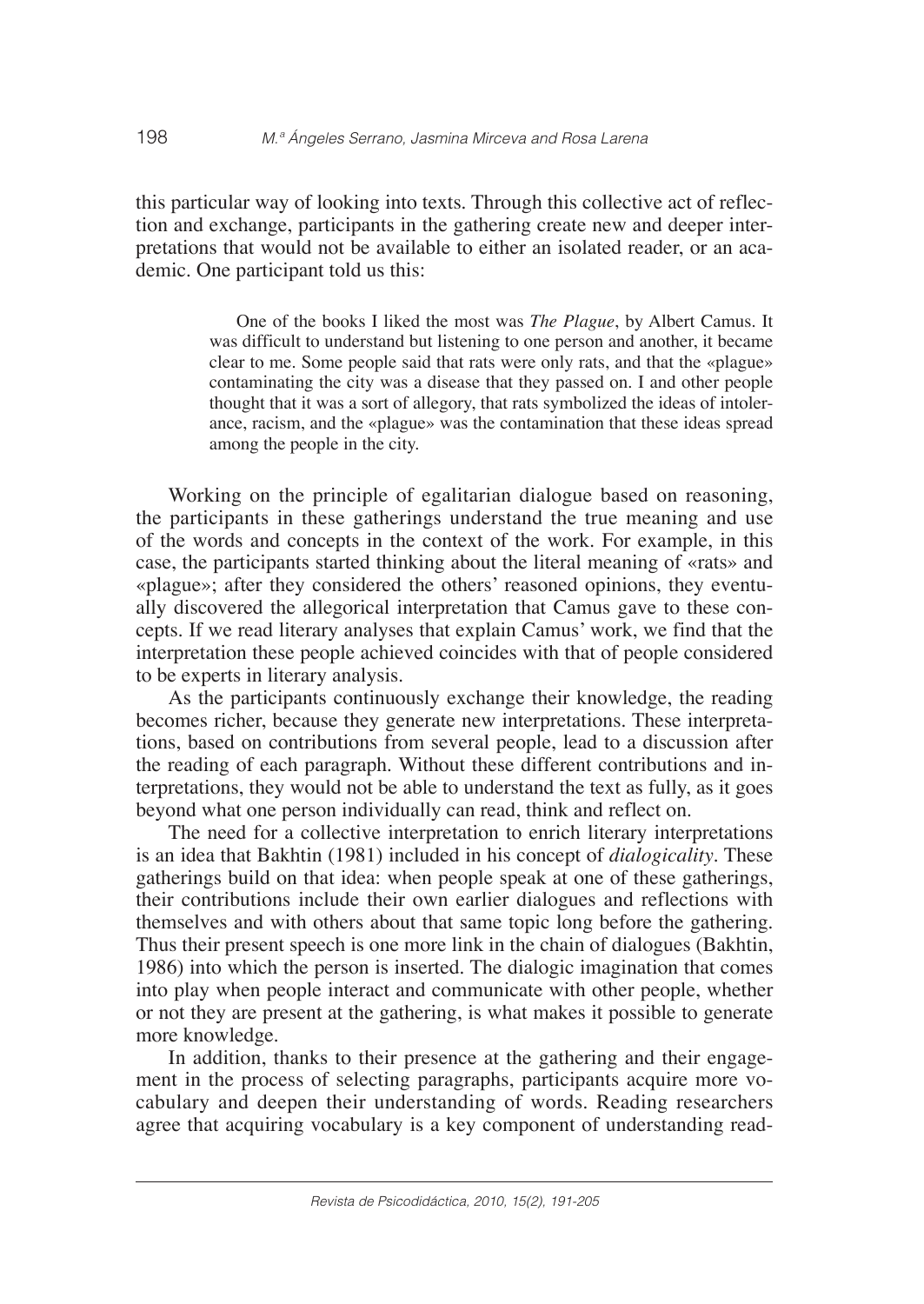ing. By sharing their contributions, the participants gradually learn the meaning of new words. Many classic works of literature use words from popular language to designate objects, places, animals, etc. For example, the Spanish word *milana* appears in *Los santos inocentes* (The Holy Innocents) by Miguel Delibes. Milana is the name that Azarías, one of the main characters in the book, uses for his pet bird. In one of the many discussions about a passage in which this bird plays a special role, one participant asked the others if they knew what kind of bird this was. He had already made the effort to search for the term in a dictionary and an encyclopedia, but found nothing. Faced with this doubt, another person there raised her hand. She began by saying that she was born and lived part of her childhood in Castile, in the same region as Delibes. She remembered from childhood that they used this word to designate rooks, birds very similar to crows. The shared reading through egalitarian dialogue was crucial for all the participants in that gathering as they ended up learning the meaning of the word *milana*, and could incorporate it into their cultural knowledge.

When a dialogic literary gathering begins, many people ask about the meaning and interpretation of words. But as the gatherings continue, such specific questions occur less and less often, largely because people not only incorporate these new words into their spoken vocabularies, but also learn to search for them in dictionaries or to interpret them within the context of the book. So they not only learn new vocabulary; they also use it. The richer a person's vocabulary, the greater their command of the language. Vocabulary is a necessary tool when we elaborate our thinking, when we are engaged in a conversation—in short, whenever we communicate. Some studies (Kamil, 2002; Venezky, 2002) link the acquisition of vocabulary to the ability to reason: the richer one's vocabulary is, the greater their ability to reason. The same is true of reasoning: it can be used to quantify an individual's reading comprehension. At these gatherings we observe that, over time, people less often ask about the meanings of single words, but they more often make contributions based on reasoning—as they become more skilled in structuring and presenting their thinking.

Everyone is welcome to attend and participate in a dialogic literary gathering: immigrants, cultural minorities, women, disabled people, etc. When immigrants participate, they generate benefits at both the individual and the collective level. At the individual level, their participation allows them to improve their knowledge of the language; they also learn more about the host culture and become more included in the community. At a collective level, they add one more perspective to those available, facilitating a multicultural approach that enriches the others' knowledge and helps break down any stereotypes. Thus, the more diverse the gathering, the more, and more diverse, the perspectives everyone gains.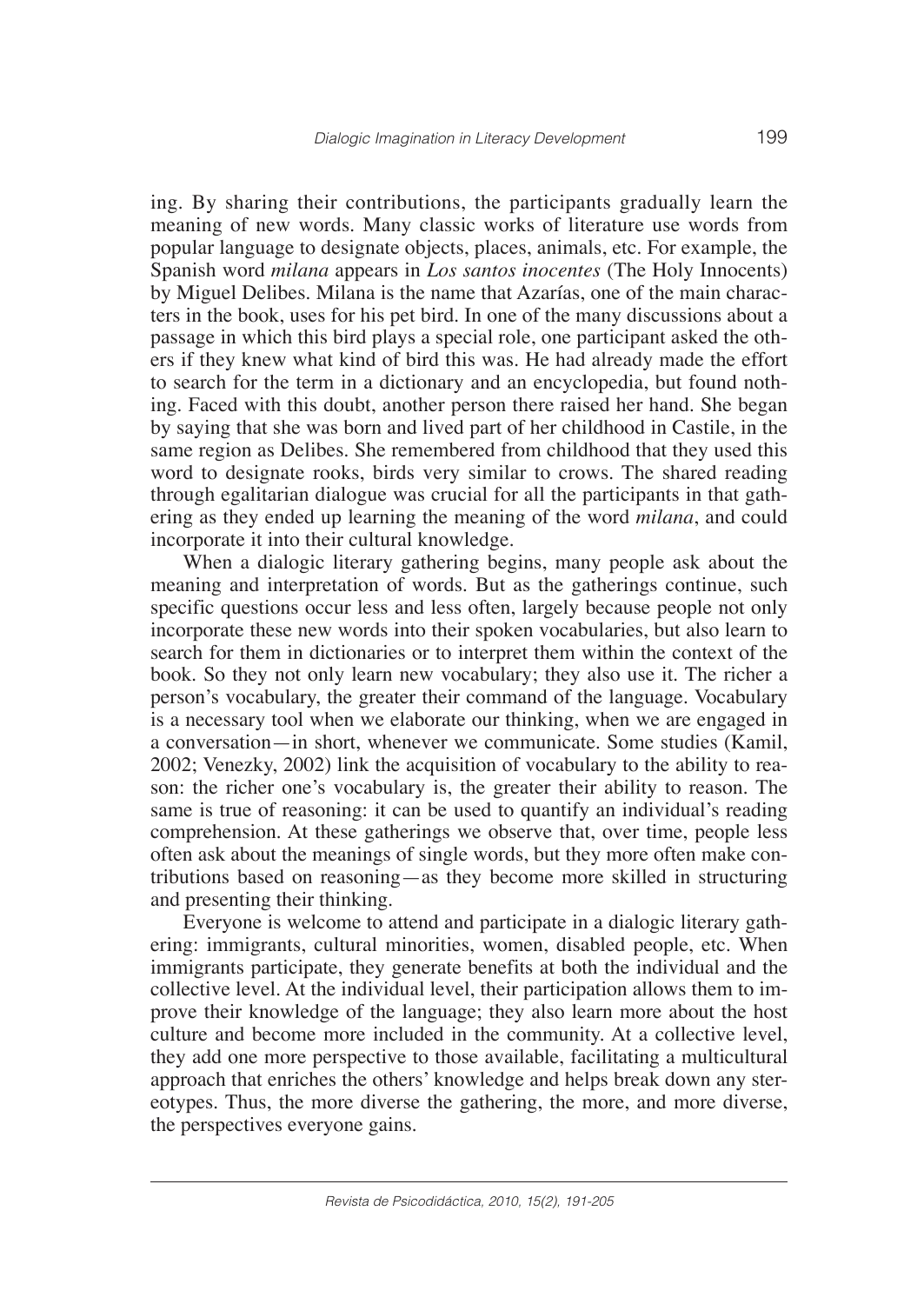This is the case for Tarik and the gathering he attends. Tarik came to Barcelona in 2009, less than a year before we met him. He comes from a sub-Saharan African country, where he had access to basic education that allowed him to learn to speak, read, and write some French. His knowledge of French helped him to learn Spanish easily. After just a few months in Spain he decided to attend the school for adults in order to improve his Spanish and also learn to speak Catalan. Invited to the gatherings by some other participants, Tarik decided to combine his Spanish and Catalan lessons with participation in literary gatherings. Through the gatherings, in less than three months, he has improved his Spanish and now understands and has begun to speak some sentences in Catalan. The people at the gathering encourage him to read his paragraphs and share his opinions; by doing so, he also improves his knowledge of language. But Tarik does more than speak in the language he is learning: he contributes his own knowledge to the gathering, discovering that anecdotes from his country or religion can change the opinions of other participants. Thanks to Tarik, to his contributions and the subsequent dialogue, in the gatherings it has been possible to tackle and overcome some of the racist and xenophobic attitudes that are often the product of ignorance about other cultures.

His participation in the gatherings not only helps him learn the languages and culture of his host country and introduce new perspectives about his country of origin; it is also allowing him to overcome some of the obstacles to participating in organizations at his school. Very often, the fact that someone does not have an academic degree excludes them from areas where they could participate, especially in management. But the lack of a degree does not mean that people do not know how they want their education or the society they live in to be.

Participants in the gatherings not only improve their reading abilities; they also learn other knowledge related to the content and historical context of the book they are reading. Thus their instrumental knowledge (Flecha, 2000) intensifies and deepens at these dialogic communicative spaces. By reading and reflecting on the classics, they can take in all the knowledge and skills they need to cope in our current societies. The ability to select and process the information, which they develop through participation in the gatherings, is a key skill in today's knowledge society. In these gatherings, people often decide to create groups to look for more information on certain topics that emerge from the readings, or to carry out a critical analysis of society based on their discussions. Often, their need or interest in learning more about a specific question has led them to start, or continue with, other courses. For instance, someone can enroll in an English course because she is interested in reading Shakespeare in the original language or she can take continuing education courses in order to study the works of Josep Pla in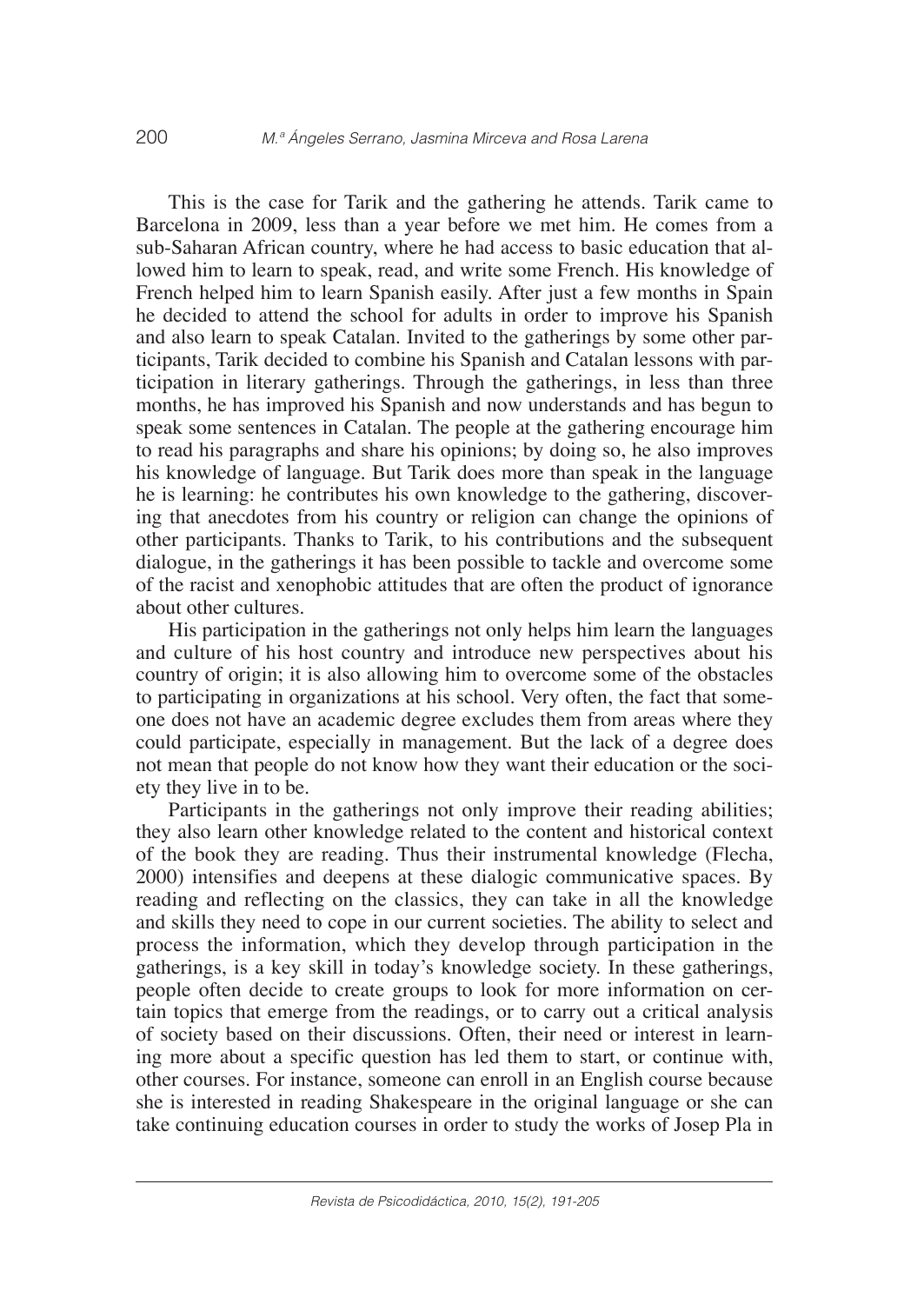depth. The result is higher levels of collective knowledge. As a consequence, the methodology and functioning of the gatherings is transferred to other areas of knowledge such as music (musical gatherings), art (art gatherings), and technology (digital literacy).

As we have seen, these gatherings help people make remarkable progress in reading and reading comprehension, but their impact goes farther: they also experience transformation (Flecha, 2000). According to Flecha, when dialogic communicative spaces are established, they open the door to transforming the relationships between people and their environment. When people become better able to reason, they defend the possibility of egalitarian transformation that results from egalitarian dialogue. And this transformation is not limited to the individual, but also has an impact on the person's family and social context. People who are interested in developing a better neighborhood have overcome the barriers to social participation and are now involved in neighborhood associations, arguing for and getting improvements, such as social services in areas without basic services or transport that will facilitate their children's direct access to the university campus. Women who had been keeping their attendance at adult schools a secret from their husbands and children now speak of it at home—and also defend feminist arguments. As they learn to defend valid arguments to support their own perspective, which is common in the gatherings, they can then translate those skills to their private spheres; thus they not only defend their own right to education but also point out the need for dialogue and agreement when making decisions at home. This responds to the Freirian idea of being a person in the world, one with critical reasoning: I am not here individually, but I am in the world, and as such, the praxis leads me to a situation where I can demand my identity in a critical way. A high school teacher, who chairs a gathering that includes young people and their families, explained it this way:

> The dialogic literary gatherings create spaces of dialogue that before were much harder to promote. They generate better relationships among the young people: they ask about the books, about the points of view given in the gathering, they mix with other classmates that they didn't before. They see their classmates in a different way. But, what is more, for the relatives who attend the gatherings, they help them to better understand what is happening in the schools, what happens among students.

As this teacher explains, the gatherings generate spaces for dialogue that did not exist before or were difficult to arrange. For example, Manuel often became involved in conflicts in class and had trouble integrating into the group and the school. Several people in the educational community, among them a psychologist and the school principal, had tried repeatedly to talk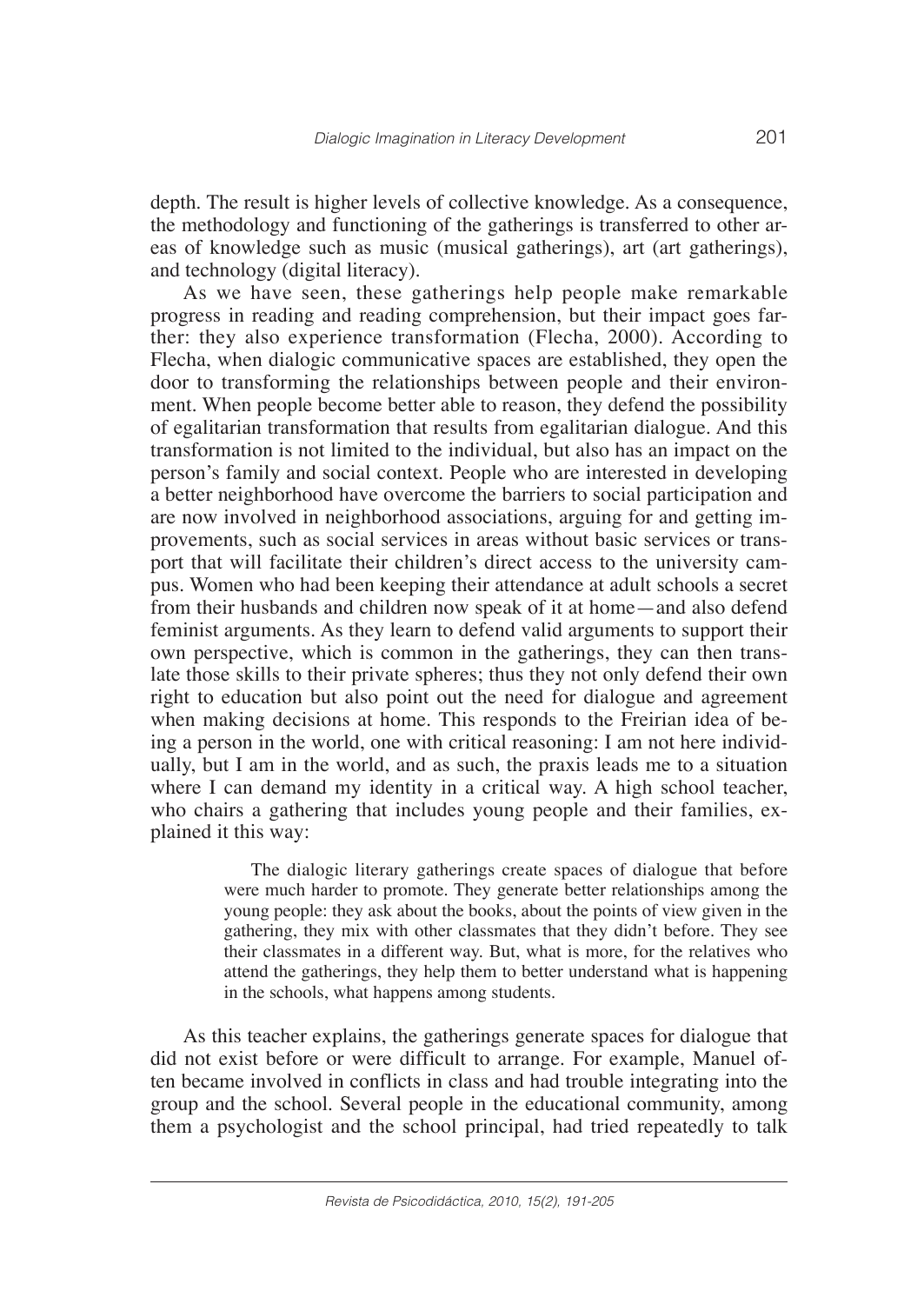with him to understand his behavior. No one had an answer until the dialogic literary gatherings began in the center. When they began working with Shakespeare's *Romeo and Juliet*, they tackled the topic of love and the models of attraction in affective-sexual relationships. Stringing together several topics, they tackled the topic of gender violence. It was then that Manuel, in tears, revealed that his father abuses his mother. These gatherings opened the door for others to intercede and address this situation. Manuel's teachers said the gathering transformed him, starting at that moment.

These gatherings are spaces of transformation. Tarik found ways to break down the prejudices that kept him from getting involved in the decisionmaking groups at his school. Manuel broke his silence and denounced the violence in his home. And these are only two stories of people who decided to break with their present situation and transform it. But, in fact, all the people participating in the gatherings change at the very moment when they decide to take part in an experience that allows them access to collectively-generated knowledge from the reflection and the dialogue about classic works of universal literature. As one participant in a gathering explained,

> «When you share reading, when you share what you read, you learn much more about the content of classic works of literature».

## **DISCUSSION**

Dialogic literary gatherings are a space for shared reading among people with basic levels of education who dare to read and discuss classic works of literature. Through reading classics and discussing the themes in them (love, power relations, multiculturalism, etc.), these people improve their reading skills, increase their vocabulary and knowledge of language, find new meanings as they interpret words or sentences within the context of the book, and improve their reasoning and arguing skills. In short, they gain what reading researchers have established as the basic elements of reading comprehension. The increase in their reading skills has a positive impact on generating more knowledge. The participants learn a lot from the discussions they generate as they read works such as Kafka's *The Metamorphosis*, Plato's *Symposyum* or Fernando de Rojas' *Celestina, or the Tragi-Comedy of Calisto and Melibea*.

Thus, these gatherings are a concrete example of people with basic levels of education who read, understand, and engage with knowledge considered to be part of «high culture». Starting from the principle of egalitarian dialogue (Flecha, 2000), these gatherings generate spaces where people can establish dialogic communicative acts (Searle & Soler, 2004), that is, spaces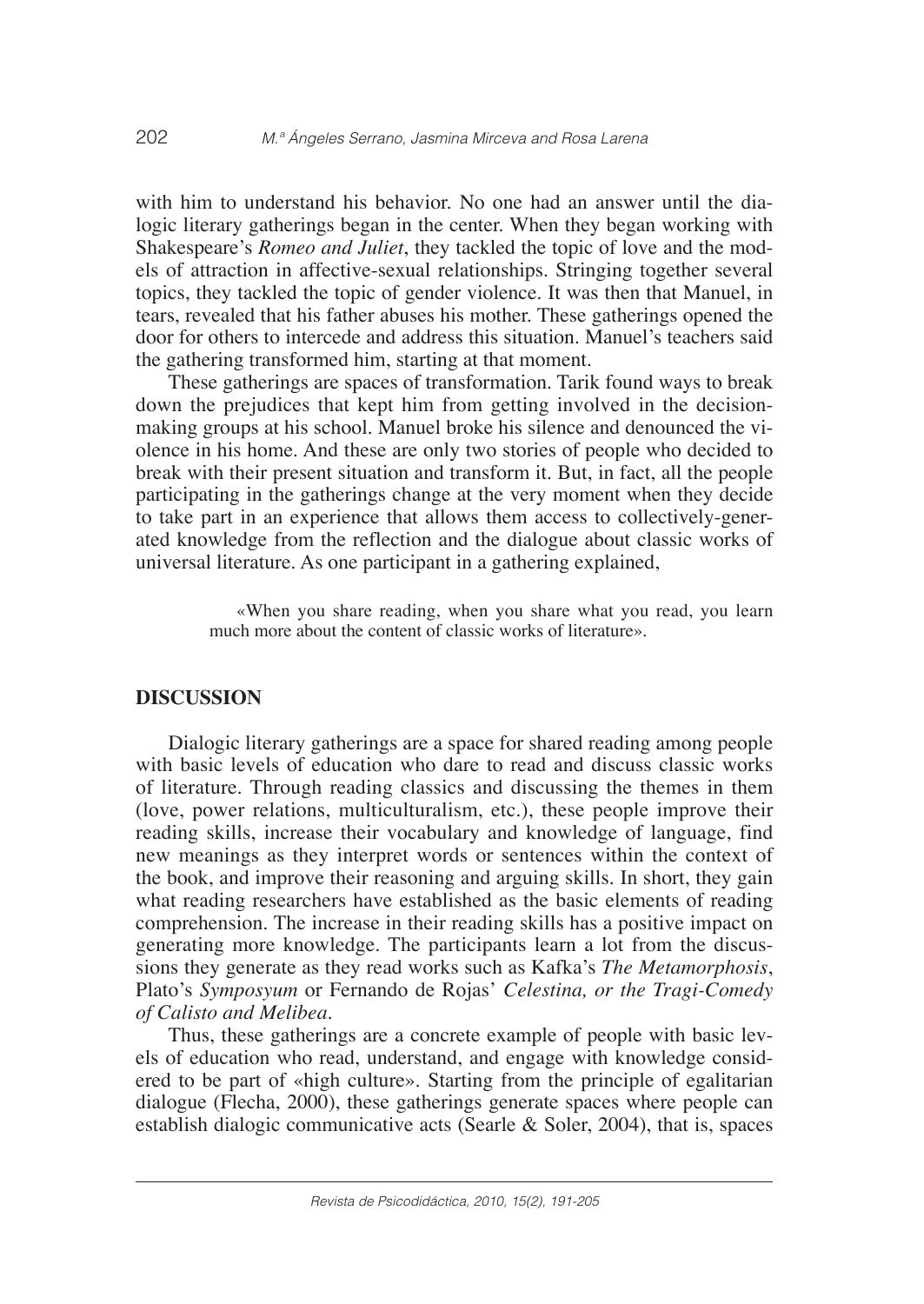where they can offer their interpretations and where others will respect those interpretations based on whether they contribute to the discussion. And, in doing so, they overcome the idea that ability in language and critical reasoning is linked only to certain social groups (Bourdieu, 1984).

This change is possible because the people who share the space in these gatherings come from very different backgrounds: people of different ages, cultures, religions, origins, etc. share space and read together. Because of their different backgrounds they contribute different perspectives and opinions, leading to richer interpretations of the works that they could not achieve individually. That we create meanings as a result of the dialogue we establish with others is an idea included in Bakhtin concept of *dialogicality*  (1981). When people contribute to a discussion, they draw on all their previous dialogues and reflections with themselves and others on that topic, long before they came to the gathering. The dialogic imagination that comes into play when we interact and communicate with other people, be they present in the gathering or not, is what makes it possible to generate more knowledge, as Bakhtin (1986) suggests.

This is how these gatherings become spaces for creating meaning, spaces that completely and radically transform the condition of illiterate participants. Sharing experiences, and using them as a reference framework through the chains of dialogue, people generate much more motivation and meaning; then they progress quickly in acquiring reading skills and end up being able to read classic books with ease and in depth. People who have learned to discuss and express their opinions in the dialogic literary gatherings are now involved in cultural associations fighting for an education based on democratic and egalitarian values. As Freire (1993) said, to read we must remember that no person is a separate individual, with her back turned against the surrounding world. Instead, that individual is inserted into that world; that is what provides meaning and that is where she turns whenever she must interpret or understand a situation, as when she has to begin reading a book. To read word by word, mechanically, is not a process that has been very productive in adult education; nor has it greatly advanced the perspectives on reading. Instead, when dialogic learning situations are established, and people use them to create their own meanings, using their dialogic imagination, then we see many examples of people who do learn to read, and use these experiences of dialogue as mediators to improve their reading skills and to make contributions even about books that have commonly been considered difficult, like classic works of literature. The dialogue, therefore, represents a transformation in their lives, from the perspective of literacy development.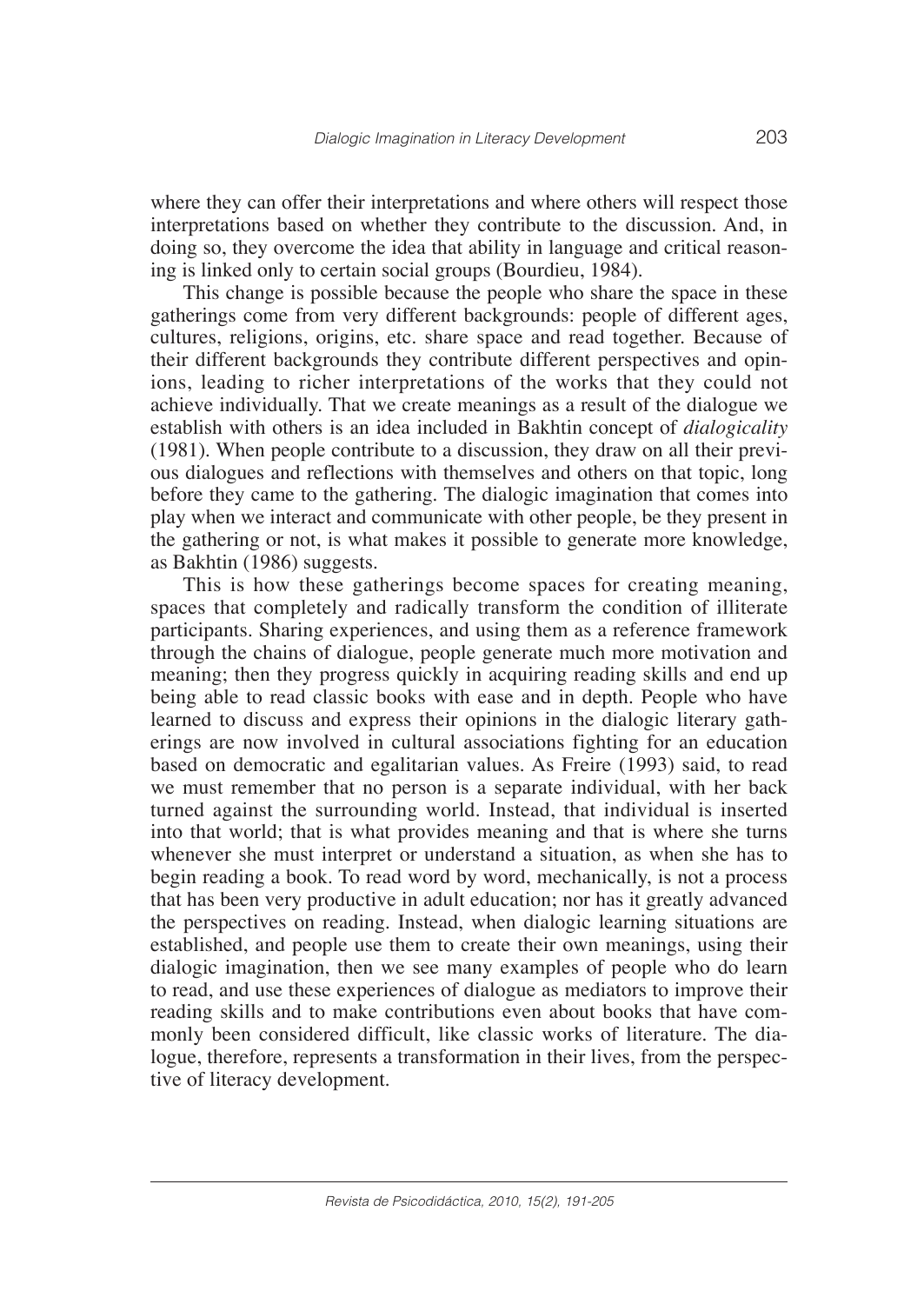# **NOTES**

 $<sup>1</sup>$  All names this article are pseudonyms, to protect participants' privacy.</sup>

<sup>2</sup> Currently, dialogic literary gatherings are conducted in cultural and educational associations, parents' associations, women groups, prisons, and in schools offering pre-primary through adult education. Some also include family members and children. In total, more than 100 such groups exist around the world, in Spain, Brazil, Argentina, Chile, Australia, etc.

#### **REFERENCES**

Austin, J. L. (1975). *How to do things with words*. Cambridge: Harvard University Press.

- Bakhtin, M. (1981). *The dialogic imagination: Four essays*. Austin: University of Texas Press.
- Bakhtin, M. M. (1984). *Problems of Dostoevsky's Poetics*. Minneapolis: University of Minnesota Press.
- Bakhtin, M. M. (1986). *Speech Genres and Other Late Essays*. Austin, Tx: University of Texas Press.
- Bourdieu, P. (1984). *Distinction: a Social Critique of the Judgment of Taste.* Cambridge, MA: Harvard University Press.
- Cattell, J. M. (1886). The times it takes to see and name objects. *Mind*, 11, 63-65.
- CREA. (2006-2008). *ACT-COM: Actos comunicativos y superación de las desigualdades sociales en las relaciones de género.* [Communicative Acts and Overcoming of social inequalities in gender relations] National Plan for Research and Development. Ministry of Education and Science. // Plan Nacional I+D+I. Ministerio de Educación y Ciencia.
- Flecha, R. (2000). *Sharing words: Theory and practice of dialogic learning*. Landham, MD: Rowman & Littlefield.
- Freire, P. (1983). The importance of the act of reading. *Boston University Journal of Education, 165*(1), 5-11.
- Freire, P. (1993). *Pedagogy of the oppressed*. New York: Ed. Continuum.
- Freire, P. (1997). *Teachers as cultural workers: Letters to those who dare teach*. Boulder: Westview Press.
- Habermas, J. (1981). *The theory of communicative action. Volume 1. Reasons and the rationalization of society; Volume 2. Lifeworld and system: A critique of functionalist reason*. Boston: Beacon.
- Huey, E. B. (1908). *The psychology and pedagogy of reading*. New York: Macmillan.
- Kamil, M. L. (2002). Current traditions of reading research. In P. D. Pearson (Ed.), *Handbook of reading research* (pp. 39-62). Mahwah, NJ: Lawrence Erlbaum Associates.
- Koschmann, T. (1999). Toward a dialogic theory of learning: Bakhtin's contribution to understanding learning in settings of collaboration. In *Proceedings of the 1999 Conference on Computer Support For Collaborative Learning* (Palo Alto, California, December 12 - 15, 1999). C. M. Hoadley and J. Roschelle, Eds. Computer Support for Collaborative Learning. International Society of the Learning Sciences, 38.